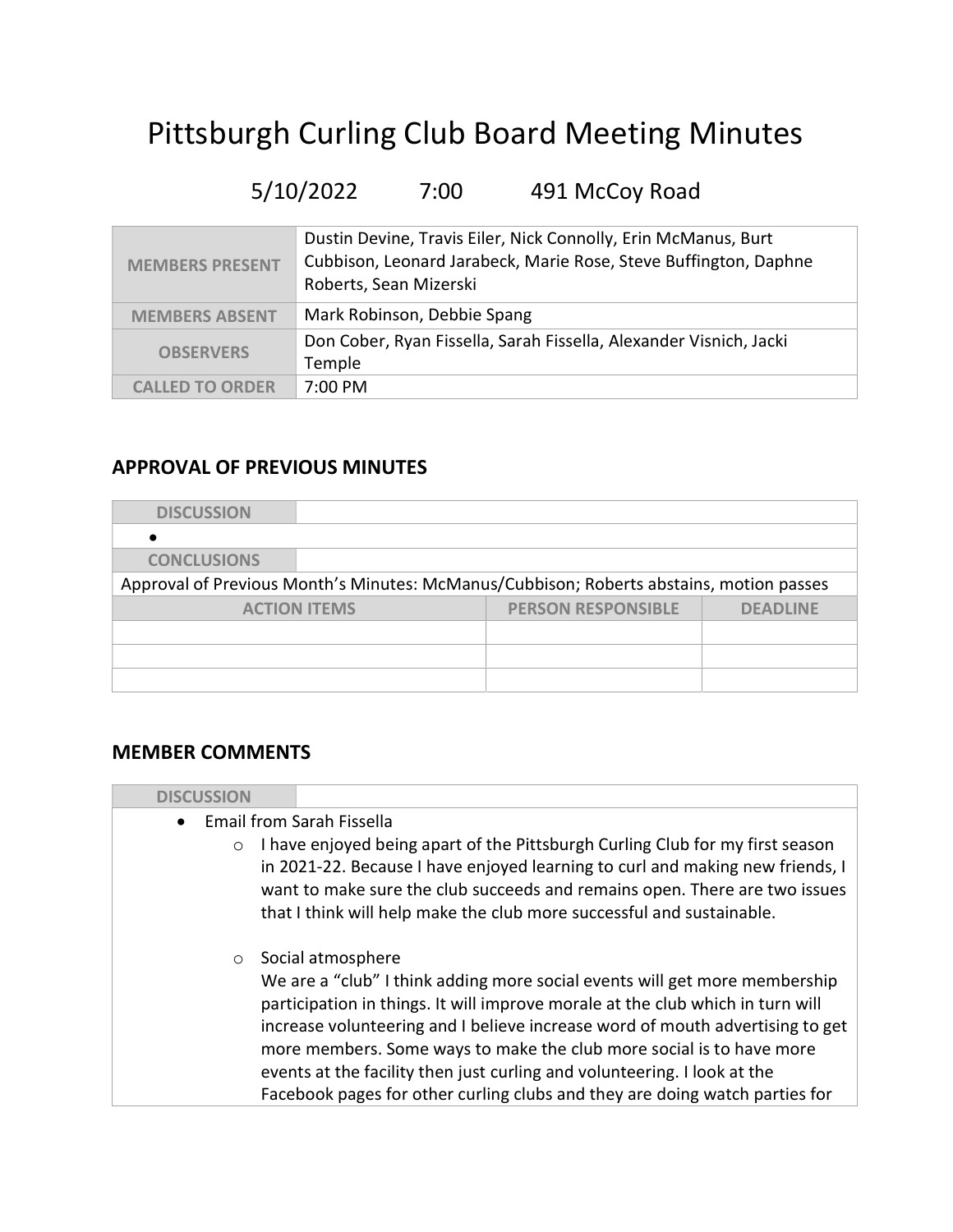|         | the Olympics, Paint and Sip nights at the club (at the members expense), and |
|---------|------------------------------------------------------------------------------|
|         | potlucks. Some ideas I have include a PCC night at the Pirates game, a       |
|         | cookout in the summer with the firepit and maybe some games, Holiday         |
|         | parties (wouldn't it be fun to curl in Halloween costumes!). We have had a   |
|         | new year's gathering and a Superbowl party this season and they were two     |
|         | of my personal favorite times at the club.                                   |
|         |                                                                              |
| $\circ$ | Fundraising                                                                  |
|         | Other than bonspiels, learn to curls, and memberships we need to find other  |

ways to fundraise to keep the club afloat. One suggestion I have that would incorporate both the social atmosphere and fundraising is month dinner nights. There are tons of restaurants (Chipotle, Primanti Brothers, Applebee's, Buffalo Wild Wings, Boston Market, Houlihan's, BJs brewhouse) that do Dine to Donate nights. As a nonprofit we would be eligible to participate in those. Pick one restaurant a month and set up a Dine to Donate night, promote it not only to our members (who can then promote to their friends and family) but also on our Facebook page. At these events you arrange a date and time at a restaurant any anyone that comes to that restaurant and mentions they are there for the Dine to Donate night will have 10-15% of there pretax food cost donated back to the organization. We are all spread out over the Pittsburgh area so I think it would be beneficial to have them in different areas each month. If we get the word out there enough this could bring in a couple hundred dollars a month and all we would need to do is arrange the date and promote it.

| <b>CONCLUSIONS</b>  |                           |                 |
|---------------------|---------------------------|-----------------|
|                     |                           |                 |
| <b>ACTION ITEMS</b> | <b>PERSON RESPONSIBLE</b> | <b>DEADLINE</b> |
|                     |                           |                 |

#### BOARD ANNOUNCEMENTS BOARD MEMBERS

|                   | Nick Connolly has submitted his resignation to the board           |
|-------------------|--------------------------------------------------------------------|
| <b>DISCUSSION</b> | effective following today's meeting                                |
|                   | This seat will be filled at the upcoming election (will<br>$\circ$ |
|                   | be a one year term)                                                |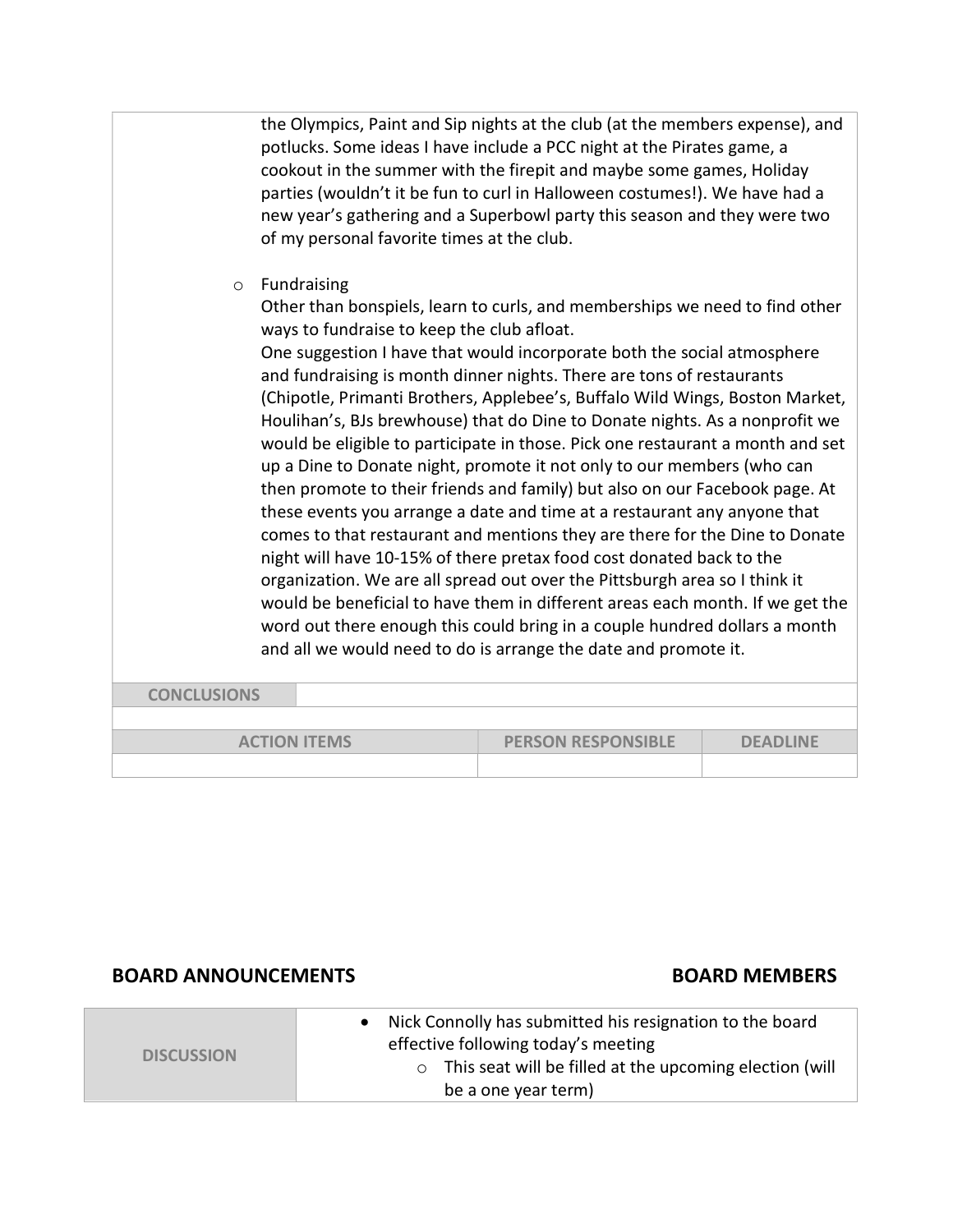|                                                                     | Ice Removal<br>Will be melting ice this year, will need to wash down<br>$\circ$<br>floor following the melt |  |  |
|---------------------------------------------------------------------|-------------------------------------------------------------------------------------------------------------|--|--|
| <b>CONCLUSIONS</b>                                                  |                                                                                                             |  |  |
|                                                                     |                                                                                                             |  |  |
| <b>PERSON RESPONSIBLE</b><br><b>ACTION ITEMS</b><br><b>DEADLINE</b> |                                                                                                             |  |  |
|                                                                     |                                                                                                             |  |  |

## MEMBERSHIP

| <b>DISCUSSION</b>                                                           |                                                                                                            |        |          |                                                                            |  |  |
|-----------------------------------------------------------------------------|------------------------------------------------------------------------------------------------------------|--------|----------|----------------------------------------------------------------------------|--|--|
| Discussion about 2022-23 season                                             |                                                                                                            |        |          |                                                                            |  |  |
| • October 1 - Start of season<br>$\circ$                                    |                                                                                                            |        |          |                                                                            |  |  |
| $\circ$                                                                     | • October 20-23 - 20th Anniversary Bonspiel                                                                |        |          |                                                                            |  |  |
| $\circ$                                                                     | • Late January/Early February - GNCC Spiel (Men's Seniors?)                                                |        |          |                                                                            |  |  |
|                                                                             | Seems that this tends to bring in 12-18 teams                                                              |        |          |                                                                            |  |  |
| $\blacksquare$                                                              |                                                                                                            |        |          | Higher attended events tend to have large number of home club              |  |  |
|                                                                             | representation                                                                                             |        |          |                                                                            |  |  |
| $\circ$                                                                     | • Early March - Spring Bonspiel                                                                            |        |          |                                                                            |  |  |
| $\circ$                                                                     | • June 1-4 – TropiCurl                                                                                     |        |          |                                                                            |  |  |
|                                                                             |                                                                                                            |        |          | Suggestion to send out survey to see popularity of given nights, and given |  |  |
|                                                                             | structure for each night                                                                                   |        |          |                                                                            |  |  |
| $\circ$ Spare policy:<br>٠                                                  |                                                                                                            |        |          |                                                                            |  |  |
|                                                                             | combined)                                                                                                  |        |          | Would be eligible for sparing starting at the 2 league level (fall/winter  |  |  |
|                                                                             |                                                                                                            |        |          |                                                                            |  |  |
|                                                                             | Later discussed that we might consider making this start at the 2+2                                        |        |          |                                                                            |  |  |
| membership level                                                            |                                                                                                            |        |          |                                                                            |  |  |
| Later again discussed that sparing should be included at the \$550<br>level |                                                                                                            |        |          |                                                                            |  |  |
|                                                                             |                                                                                                            |        |          |                                                                            |  |  |
|                                                                             | Decided upon no more than the number of sessions you signed up for<br>as the number of spares you can have |        |          |                                                                            |  |  |
| Higher membership level would give you higher priority on the spare list    |                                                                                                            |        |          |                                                                            |  |  |
| $\circ$                                                                     | Practice policy:                                                                                           |        |          |                                                                            |  |  |
|                                                                             |                                                                                                            |        |          | Would like to include practice time at a certain level of membership       |  |  |
| Rates:<br>$\circ$                                                           |                                                                                                            |        |          |                                                                            |  |  |
|                                                                             | Fall                                                                                                       | Winter | Combined |                                                                            |  |  |
| $\mathbf{1}$<br>League                                                      | 350                                                                                                        | 350    | 550      | Spares/week                                                                |  |  |
| $\overline{2}$<br>Leagues                                                   | 550                                                                                                        | 550    | 950      | Punch cards??                                                              |  |  |
| Unlimited                                                                   | 700                                                                                                        | 700    | 1200     | Free unlimited sparing                                                     |  |  |
|                                                                             |                                                                                                            |        |          | Designated practice time                                                   |  |  |
|                                                                             |                                                                                                            |        |          | Entry to PCC Bonspiel                                                      |  |  |
|                                                                             | Social \$50<br>$\bullet$                                                                                   |        |          |                                                                            |  |  |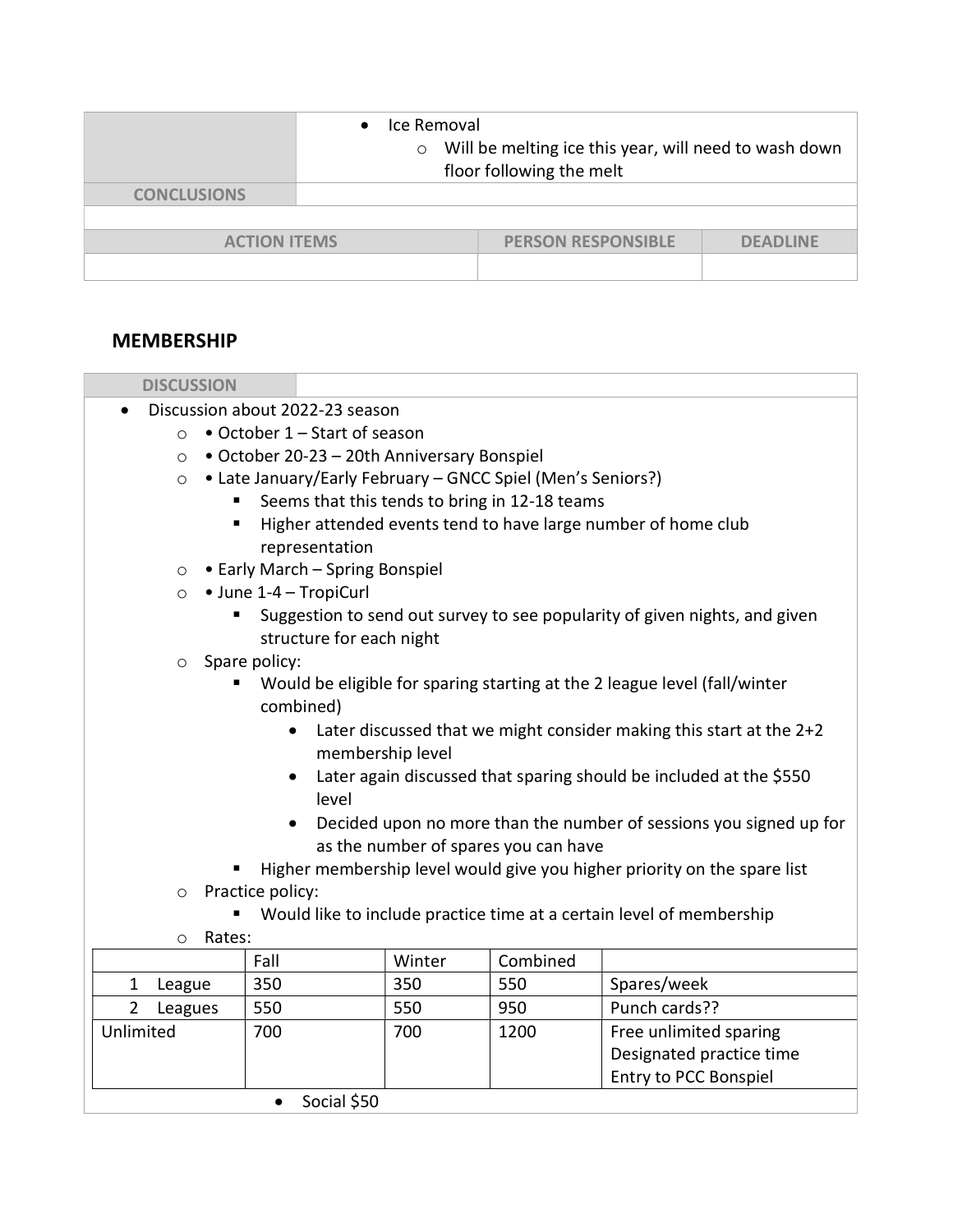|                                                                                      | Base \$100<br>$\bullet$ |                                                                              |          |  |  |
|--------------------------------------------------------------------------------------|-------------------------|------------------------------------------------------------------------------|----------|--|--|
|                                                                                      | $\bullet$               | Out of town/beginner \$250                                                   |          |  |  |
|                                                                                      |                         |                                                                              |          |  |  |
| <b>CONCLUSIONS</b>                                                                   |                         |                                                                              |          |  |  |
|                                                                                      |                         | Motion to approve price structure: Rose/Cubbison; motion carries unanimously |          |  |  |
| Motion to approve 2022-23 calendar start and end dates: Roberts/Rose; motion carries |                         |                                                                              |          |  |  |
| unanimously                                                                          |                         |                                                                              |          |  |  |
|                                                                                      | <b>ACTION ITEMS</b>     | <b>PERSON RESPONSIBLE</b>                                                    | DEADLINE |  |  |
|                                                                                      |                         |                                                                              |          |  |  |
|                                                                                      |                         |                                                                              |          |  |  |

# **OUTREACH**

| <b>DISCUSSION</b>   |                           |                 |
|---------------------|---------------------------|-----------------|
|                     |                           |                 |
| <b>CONCLUSIONS</b>  |                           |                 |
|                     |                           |                 |
| <b>ACTION ITEMS</b> | <b>PERSON RESPONSIBLE</b> | <b>DEADLINE</b> |
|                     |                           |                 |
|                     |                           |                 |
|                     |                           |                 |

# FINANCIAL

| <b>DISCUSSION</b>                                |                |                         |
|--------------------------------------------------|----------------|-------------------------|
|                                                  |                |                         |
| <b>Pittsburgh Curling Club Financial Reports</b> |                |                         |
| As of 05/10/2022                                 |                | 4.78 Months of Solvency |
|                                                  |                |                         |
| <b>Current Assets</b>                            |                |                         |
| <b>Cash/Checking/Savings</b>                     |                |                         |
| <b>Dollar Checking</b>                           | -              |                         |
| <b>Dollar Savings</b>                            | 16,832.75      |                         |
| Charles Schwab                                   | 1,005.95       |                         |
| PayPal                                           | $\blacksquare$ |                         |
| <b>PNC - Money Market</b>                        | 26,510.11      |                         |
| <b>PNC - Primary Checking</b>                    | 9,413.41       |                         |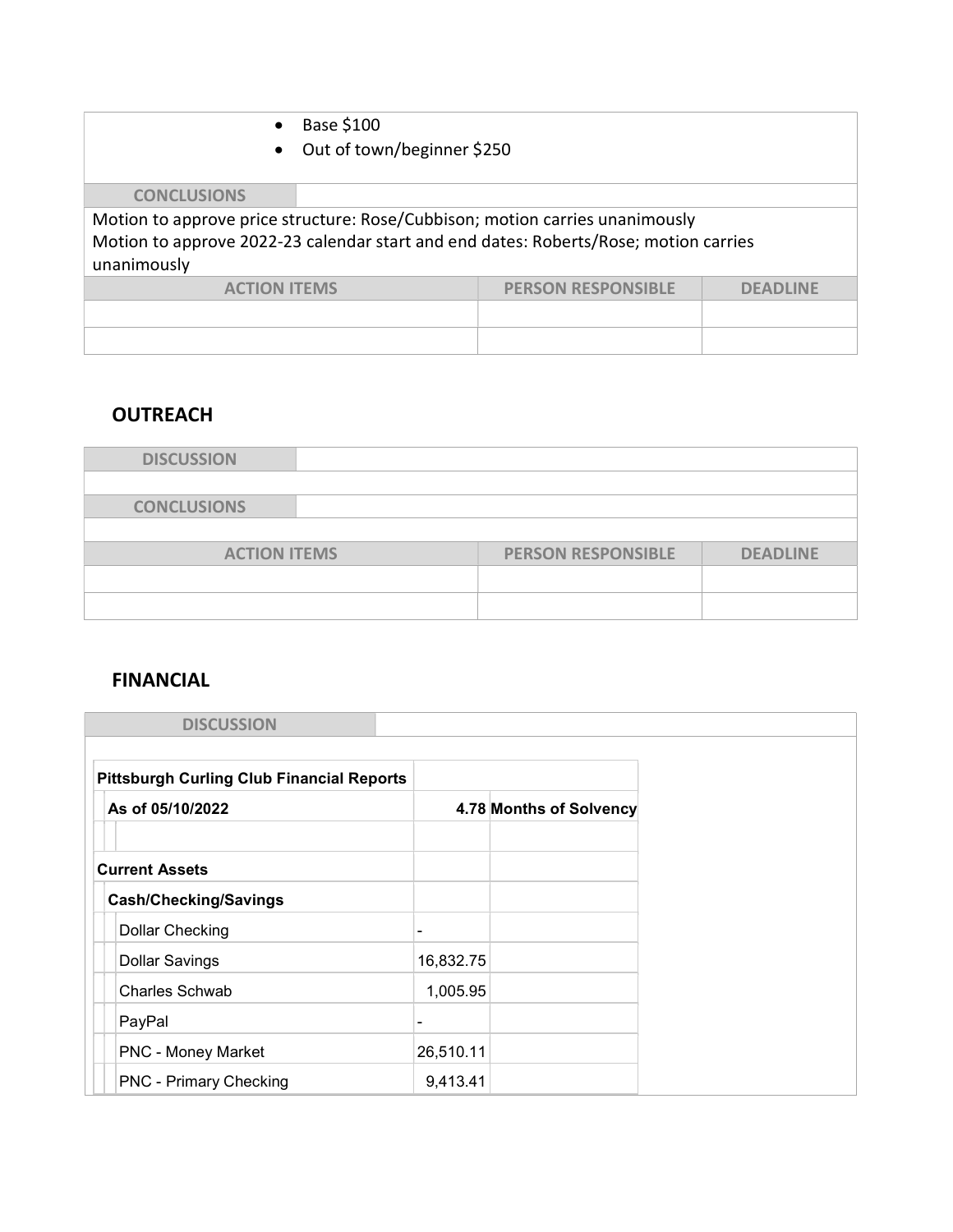| PNC - Secondary Checking               |                  | 35,271.91 |                         |                                       |
|----------------------------------------|------------------|-----------|-------------------------|---------------------------------------|
| <b>Undeposited Stripe Funds</b>        |                  | 493.98    |                         |                                       |
| <b>Undeposited Other Funds</b>         |                  | 25.00     |                         |                                       |
| <b>Total Cash/Checking/Savings</b>     |                  | 89,553.11 |                         |                                       |
| <b>Other Current/Restricted Assets</b> |                  |           |                         |                                       |
| 122001 · Giant Eagle Gift Cards        |                  |           |                         |                                       |
| 12100 · Prepaid Expense                |                  | 10,218.58 |                         |                                       |
| <b>Other Current/Restricted Assets</b> |                  | 10,218.58 |                         |                                       |
| <b>Total Current Assets</b>            |                  | 99,771.69 |                         |                                       |
| <b>Current Liabilities</b>             |                  |           |                         |                                       |
| <b>Paid/Current Liabilities</b>        |                  |           | <b>PAID/ SCHEDULED</b>  | <b>NOTES</b>                          |
| Jordan Tax Service                     | 13,790.07        |           |                         | 4/30/2022 PAID Stowe Twp Property Tax |
| Dollar Bank Loan                       | 8,296.71         |           | 4/30/2022 PAID          |                                       |
| <b>GNCC Legacy Trust</b>               | 1,347.65         |           | 4/30/2022 PAID          |                                       |
| Duquesne Light                         | 3,018.44         |           | 5/9/2022 PAID           |                                       |
| Comcast                                | 146.29           |           | 5/9/2022 PAID           |                                       |
| Iron City Express                      | 96.00            |           | 5/11/2022 PAID Dumpster |                                       |
| West View Water                        | 36.68            |           | 5/12/2022 PAID          |                                       |
| PA Municipal Service Co                | 59.91            |           | 5/13/2022 PAID Sewage   |                                       |
| Columbia Gas                           | 324.36           |           | 5/18/2022 PAID          |                                       |
| <b>GNCC Dues</b>                       | 335.00           |           |                         | 5/30/2022 DUE Additional Members      |
| <b>GNCC Insurance</b>                  | 126.00           |           |                         | 5/30/2022 DUE Additional Members      |
|                                        |                  |           |                         |                                       |
| <b>Total Paid/Current Liabilities</b>  | 27,577.11        |           |                         |                                       |
| <b>Long-term Liabilities</b>           | <b>PRINCIPAL</b> |           | <b>CHANGE</b>           |                                       |
| <b>GNCC Legacy Trust Loan</b>          | 47,569.72        |           | $-$1,222.00$            |                                       |
| Dollar Bank Construction Loan          | 1,226,945.00     |           | $-4,135$                |                                       |
| Rose-Buffington Loan                   | 106,000.00       |           | 250                     |                                       |
| Hutchinson Loan                        | $28,417$ -       |           |                         |                                       |
| <b>Total Long-term Liabilities</b>     | \$1,408,932      |           |                         |                                       |

- 3 Deposited Funds
	- a. 4.20.22 \$926.00
	- b. 5.3.22 \$583.00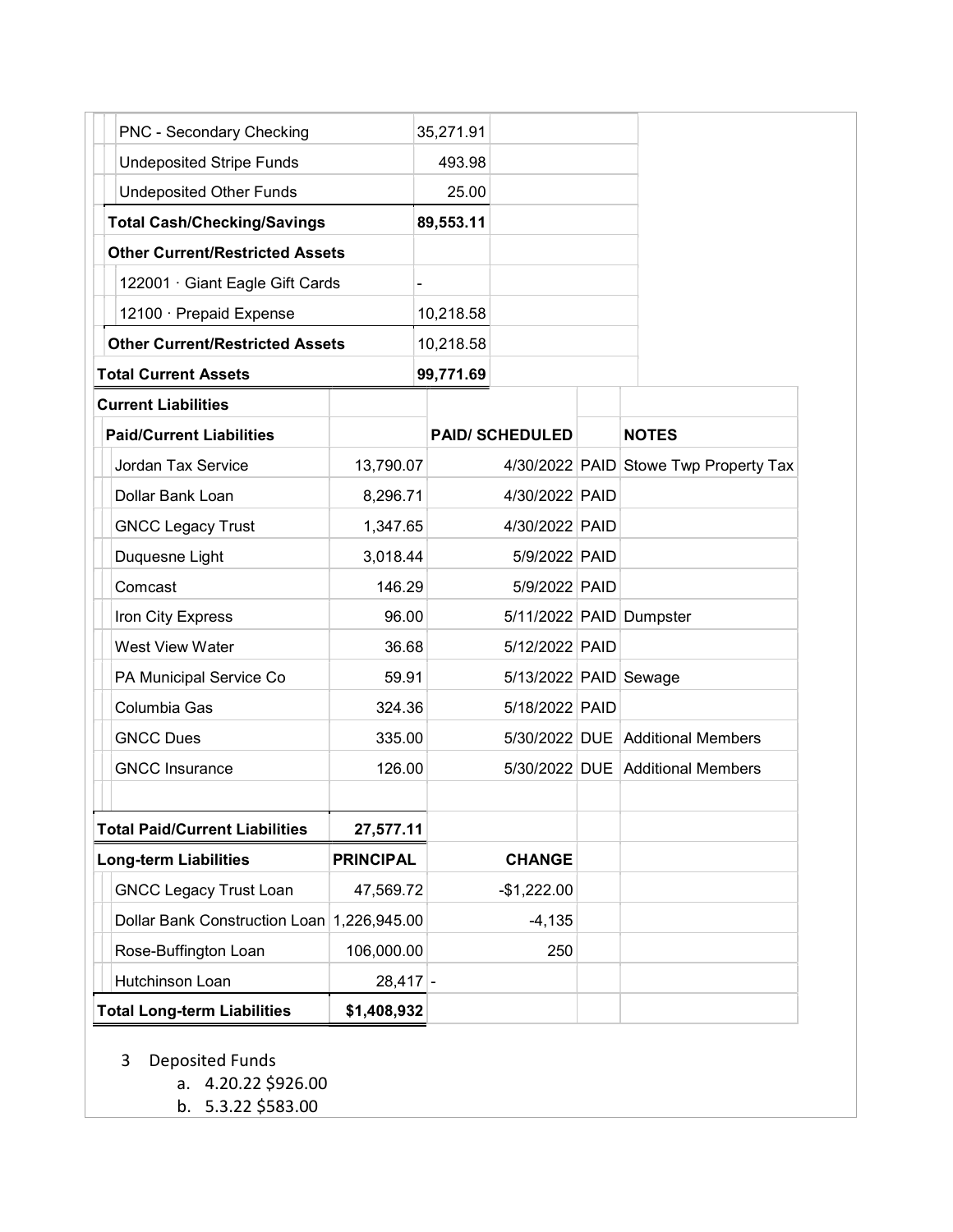- c. Total \$1,509.00
- 4 Reimbursements
	- a. Vote to reimburse Marie for volunteer incentive gift cards and Rick for scraper blade sharpening
- 5 Logo shop: net total \$734.65

#### **CONCLUSIONS**

Motion to approve reimbursements: Cubbison/McManus; motion carries unanimously Motion to approve \$10,000 Giant Eagle giftcard purchase: Rose/Roberts; motion carries unanimously

| <b>ACTION ITEMS</b> | <b>PERSON RESPONSIBLE</b> | <b>DEADLINE</b> |
|---------------------|---------------------------|-----------------|
|                     |                           |                 |
|                     |                           |                 |

### EVENTS

| <b>DISCUSSION</b>  |                                                                 |                                                                                      |  |  |  |  |
|--------------------|-----------------------------------------------------------------|--------------------------------------------------------------------------------------|--|--|--|--|
| 6                  | Rail City/Nittany Valley/Morgantown Friendly                    |                                                                                      |  |  |  |  |
|                    |                                                                 | a. \$505 in donations                                                                |  |  |  |  |
|                    |                                                                 | b. Also received boxes of snacks/water and several bottles of wine which can be used |  |  |  |  |
|                    |                                                                 | as a raffle basket for tropicurl                                                     |  |  |  |  |
| 7                  |                                                                 | Annual meeting                                                                       |  |  |  |  |
|                    |                                                                 | a. Short curling tournament at 1p-\$5 per competitor                                 |  |  |  |  |
|                    |                                                                 | i. Half goes to winner, half to club                                                 |  |  |  |  |
|                    |                                                                 | b. Sarah Fissella putting together potluck prior to meeting                          |  |  |  |  |
|                    | c. Meeting to begin at 7p                                       |                                                                                      |  |  |  |  |
|                    |                                                                 | i. Good news: we've brought in \$42,900 more than budgeted through April             |  |  |  |  |
|                    |                                                                 | ii. Bad news: we've spent \$78,317 more than expected (most of that being            |  |  |  |  |
|                    |                                                                 | taxes)                                                                               |  |  |  |  |
| 8                  | Specialist Olympic LTC                                          |                                                                                      |  |  |  |  |
|                    | a. May 28 <sup>th</sup> at 12p                                  |                                                                                      |  |  |  |  |
|                    |                                                                 | i. May have 1-2 wheelchair participants                                              |  |  |  |  |
|                    |                                                                 | ii. Will have caretakers/assistants on the ice as well                               |  |  |  |  |
| 9                  | Tropicurl                                                       |                                                                                      |  |  |  |  |
|                    | a.                                                              | Burt has sent out volunteer sign up sheet                                            |  |  |  |  |
|                    | i. Will need to continue to push this to members                |                                                                                      |  |  |  |  |
|                    |                                                                 | b. Discussed medal options for event finalists                                       |  |  |  |  |
|                    |                                                                 | c. Kitchen is ready for event                                                        |  |  |  |  |
|                    | Need to add Auction Basket tab to tropicurl sign up sheet<br>d. |                                                                                      |  |  |  |  |
|                    |                                                                 | Completed by Marie                                                                   |  |  |  |  |
| <b>CONCLUSIONS</b> |                                                                 |                                                                                      |  |  |  |  |
|                    |                                                                 |                                                                                      |  |  |  |  |
|                    |                                                                 | <b>ACTION ITEMS</b><br><b>PERSON RESPONSIBLE</b><br><b>DEADLINE</b>                  |  |  |  |  |